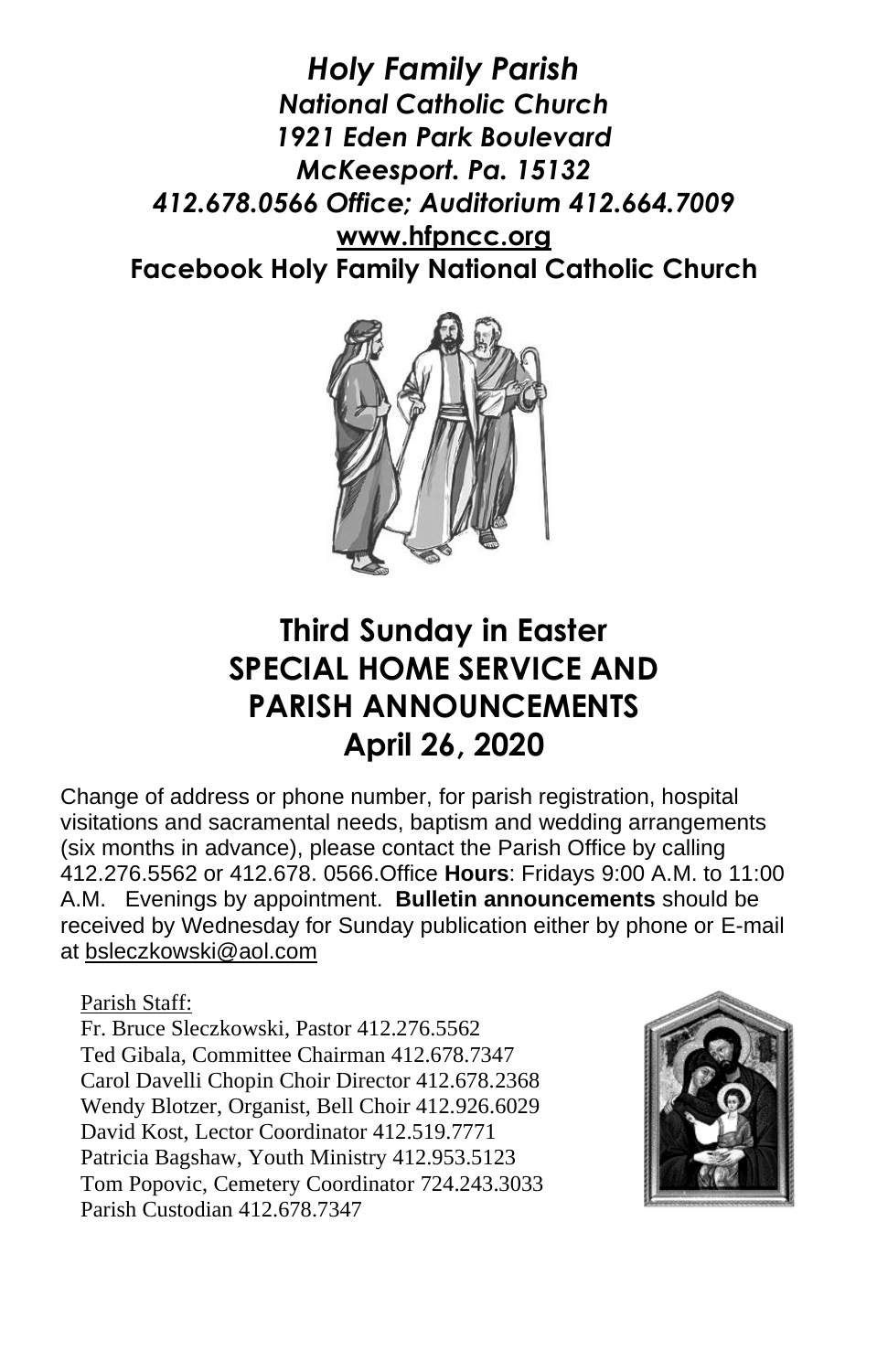## **This Week**

**Sunday, April 26, 2020 Easter 3** Holy Mass 9:00 A.M. +Piekielek & Gliwa Families Int Steffania Piekielek

# **Sunday, May 3, 2020 Easter 4**

Holy Mass 9:00 A.M. +Deceased members of the LoBue & Biancki Family Int. Claudia LoBue; +Thomas Muse  $(2<sup>nd</sup> Ann.)$  Int. Karyn Muse

These are the recommendations from the Prime Bishop and the Bishops of the church. The Church doors will be open for all the celebrations, but it is recommended to stay home or keep a social distance if attending the liturgy.

Until the sanctions from the Covid -19 Virus is lifted and we return to normal activities, there will only be one Sunday Mass to be celebrated at 9:00 A.M. The 11:00 A.M. will not be celebrated. Again, it is recommended to stay home.

*Always check our website [www.hfpncc.org](http://www.hfpncc.org/) or Holy Family National Catholic Church Facebook page for added information or changes.*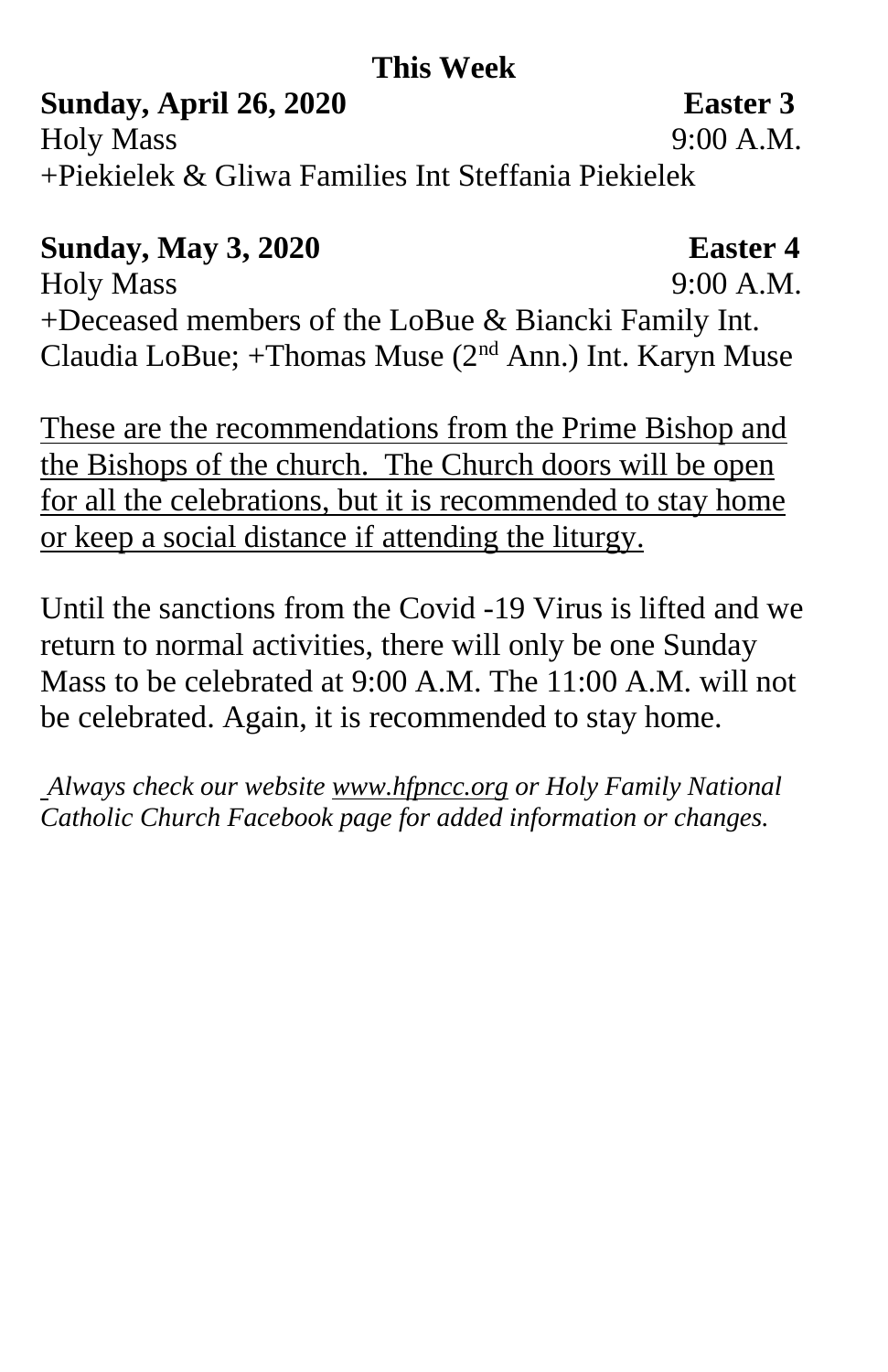### **FACES** VILLAGE **EMMAUS** D D A  $\mathbf{v}$ s Ù A M M E **DOWNCAST** ISRAEL **FOOLISH** s Ľ. o  $\circ$ Ë N E H Ë A ORDAINED **GLORY EVENING** Ń s s Ľ. Ë E. s B A T **BREAD BLESSING RECOGNISED** N E. t s E. L R Þ E S s. N Ė. c Ň D V A Ė A Ē. D o R Ś G c A G A F N o Ė N R E. s A L Ē. o Ŀ R W o c t. R Ľ N Ē. o R. R Ľ E B N L G o D S ٧ S R A R

**Third Sunday Easter Word Search** 

Registration applications for Convo 2020 are now available this July. All parish youth ages 12-20 should attend. Chaperones will be needed. Registration forms are now available. Contact Fr. Bruce.

# **Graduates**

 Although we are at a quarantine lockdown, Holy Family still wants to honor the 2020 High School and College Graduates. Please send Fr. Bruce your name and a list of awards and school achievements.



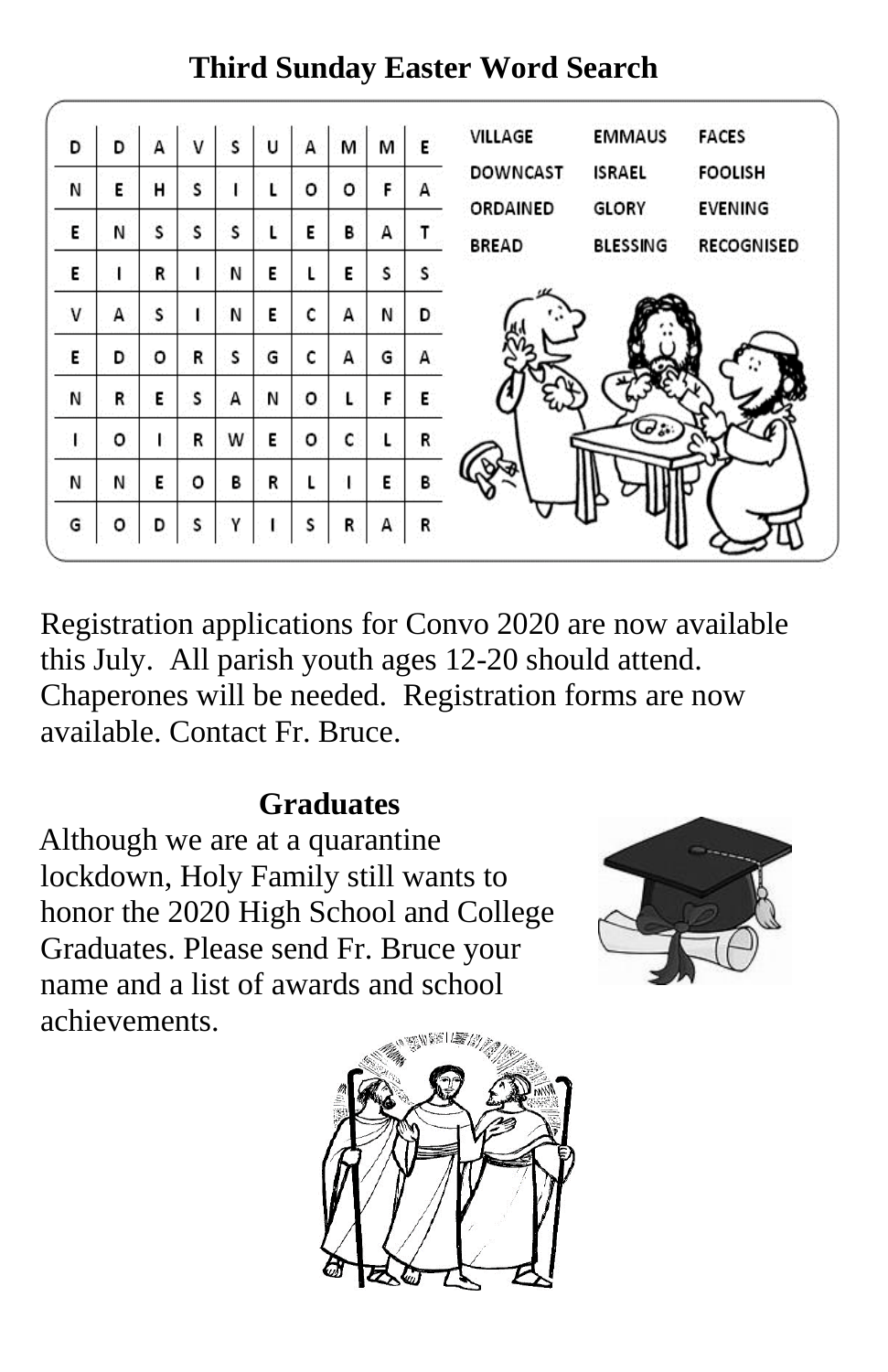### **Parish Stewardship**

 These have been difficult days for many of us. Some have been laid off from their jobs. Hopefully we get back to our normal lives and importantly back to worship, hearing the Word of God and receiving the Holy Eucharist. Easter just isn't the same this year. We miss our rituals and liturgies. Due to the current mandates issued in our country and state, our parish lost valuable fundraising events which were necessary to our everyday expenses. Even though you haven't been able to worship each Sunday, home worship bulletins have been made available on our website, and your weekly financial donations are needed. Continue to fill each weekly envelope as if you were attending Mass every Sunday. You can send in your donations through the mail or hold onto to them until we resume our Sunday obligations. This is also a part of our discipleship, stewardship. Most importantly though, be safe and follow the guidelines so we can eradicate this contagious virus. Let us keep praying for each other for we are all family.



Contact Henrietta Kleckner Branch 132 Secretary @ 724.863.6715